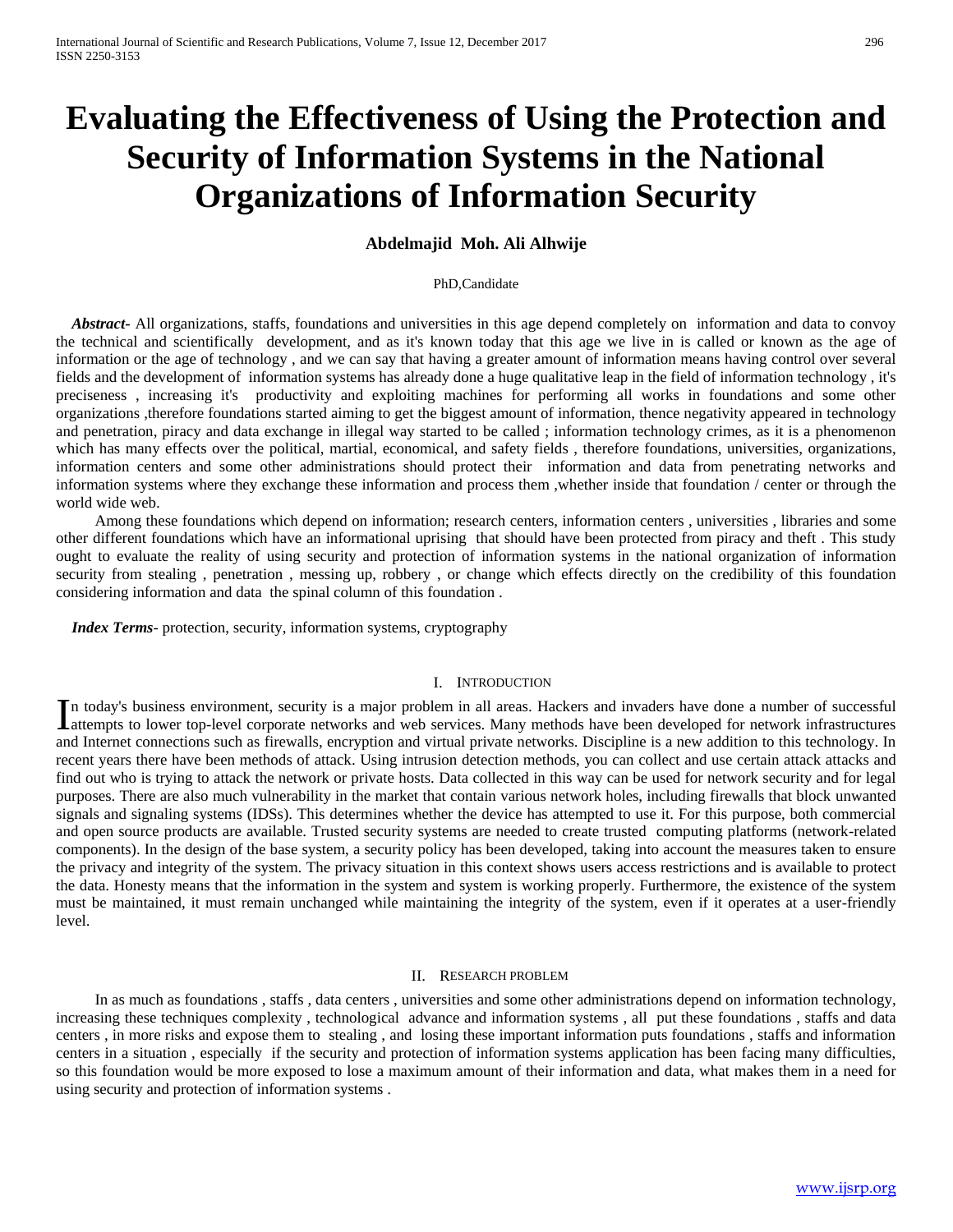## III. SYMMETRIC CRYPTOGRAPHY

 Symmetric key cryptography has two parts: power passwords and password blocking. Stream chips are like a one-pad, but it provides security for a relatively small and controlled key. The key extends for a long period of time, which is then used as a one-off platform.

 Blocking is based on the coding code concept where the code identifies the key code. The privacy block algorithms can be very scary. Passwords that are internally blocked also use confusion and diffusion.

There is a two-way encryption algorithm. Of these algorithms  $AS / 1$  and RC4.Bit are widely used today, while  $AS / 1$  works on GSM mobile phones. The AS / 1 algorithm represent the class of hardware-based large stream chips. RC4s use multiple places as well as Secure Layer or SSL and it is almost the only one with the current password because RC4 is powerful in software.

 Blocked password DES (because of the relatively simplified block encryption standards), all these are block passwords that need to be compared.

#### **Stream ciphers**

 The current length passes through the n keys of the bits k and extends to the remote key current. This key is then handled by ptext p to create encrypted text with XOR-ed. Using the mainstream is the same as using a disposable password. The same key current is created with a stream password to open a password and XOR-ed encrypted text.

Stream encryption function Stream chip  $(k) = S$ , where the key is the switch and the C key flow. Encryption Formula:



Provided that both the sender and receiver have the same stream cipher algorithm and that both know the key k.

 $s1.p2 = c2$ 

#### **A5/1**

A5 / 1 - Current passwords used by mobile phones to protect privacy. This algorithm There is an algebraic description. AS  $/1$  uses three linear feedback shift registers [...] or LFSRs with symbols  $(X, Y, Z, X, x1, x2, ...)$ ............. x18).

Registered Y 22 bits  $(y0, y1, y2...y21)$  and Z 23 bits  $(z0, z1, z2,...z22)$ . Thus, three LFSRs have a total of 64 bits. It is no coincidence that the key is k - 64 bits. The key is used as the first filler for the first registrant. We are prepared to produce the main stream only after the three recipe has been given. However, we must first discuss X, Y and Z registers. In step X the following are:



Similarly, for registers Y and Z, each step consists of



and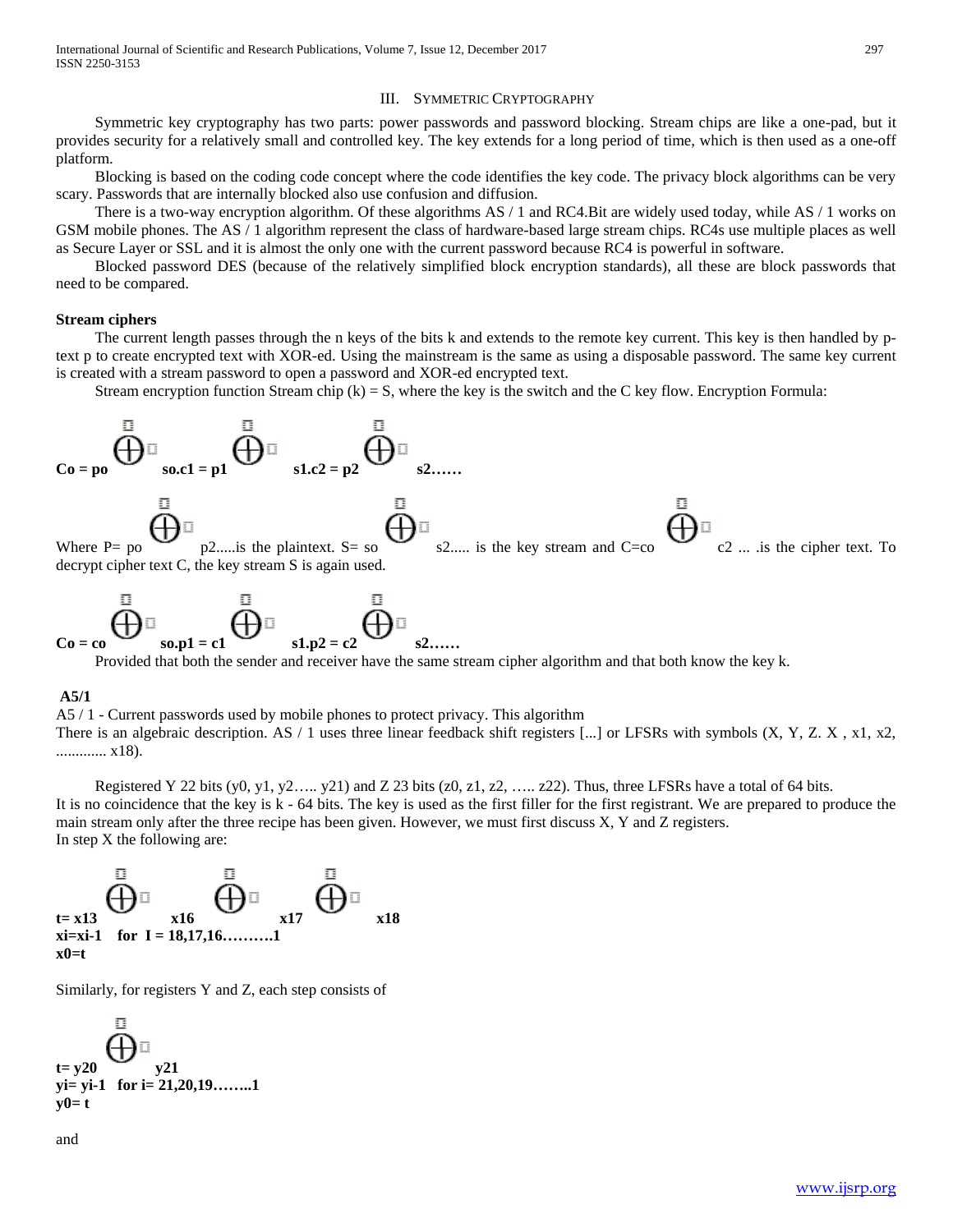$\overline{\bigoplus}_{z21}^{\square}$   $\overline{\bigoplus}_{z21}^{\square}$ **zi= zi-1 for i=22,21,20……1 z0=t**

Respectively.

If x, y, and z are three, the function returns 0 if x, y, and z are zero on Return 1. Used for A5 / 1 hardware and for every hour to mix the value

# **M= maj(x8, y10, z10)**

is computed. Then the registers x, y, and z step according to the following rules:

# **if x8= m then X steps if y10= m then Y steps if z10= m then Z steps**

Finally, a key stream bit s generated as:

н - 88 **y21** 

This is then XORed with the plaintext (if encrypting) or XOR-ed with the cipher text (if decrypting.

# **RC4**

RC4 codecs is unlike A5 / 1. For A5 / 1 RC4s it is optimized for software development and RC4 is the primary byte at each stage and A5 / 1 produce only one key stream.

 The RC4 algorithm is very simple because it resembles a table that contains 256 bytes location. Whenever the basic validity of each input stream is created, the functional actuator is constantly changing, so the table always has its own place  $(0, 1, 2, \ldots, 255)$ . All RC4 algorithms are based on bytes. The first step in the algorithm triggers the spreadsheet with the key. This switch is  $i = 0, 1, \ldots$ N-1,

Table 4.1. RC4 initialization For  $I = 0$  to 255  $S[i]=i$  $K[I]=key[I \mod N]$ Next i  $J=0$ For  $I = 0$  to 255  $J=(j+S[i]+K[i] \mod 256)$ Swap(S[i].S[j]) Next i  $I=ji=0$ 

 Each button [i] is a byte and S (i) is a lookup table for each S [i]. Table (2) in the table shows the pseudo-code for the Ppermutation of activation.

Interesting features in RC4 are that the key can be longer than 256 bytes. The key is used only to initiate P rights.

 After the start-up phase, each key stage flask is given in accordance with the table (3) algorithm, which is the main stream. Byte is a byte with XOR-ed, open text (encryption), or XOR-ed, encrypted text (open passwords). The RC4 output can also be used as a pseudo-random digital generator for applications requiring pseudo random numbers of "cryptographic" (i.e. presumably).

The RC4 algorithm you can look for as a changing lookup table is smart and powerful software. However, the attack is available for specific purposes

RC4 [............], but we cannot attack if we remove the first 256 bytes of bytes. This can be accomplished by adding up to 256 stages to the output stage, in which each step generates and interrupts the key byte after the table 3 algorithm.

RC4 is used in many applications, such as SSL. However, the algorithm is not very optimized for older and 32-bit processors. Table 4.2. RC4 key stream byte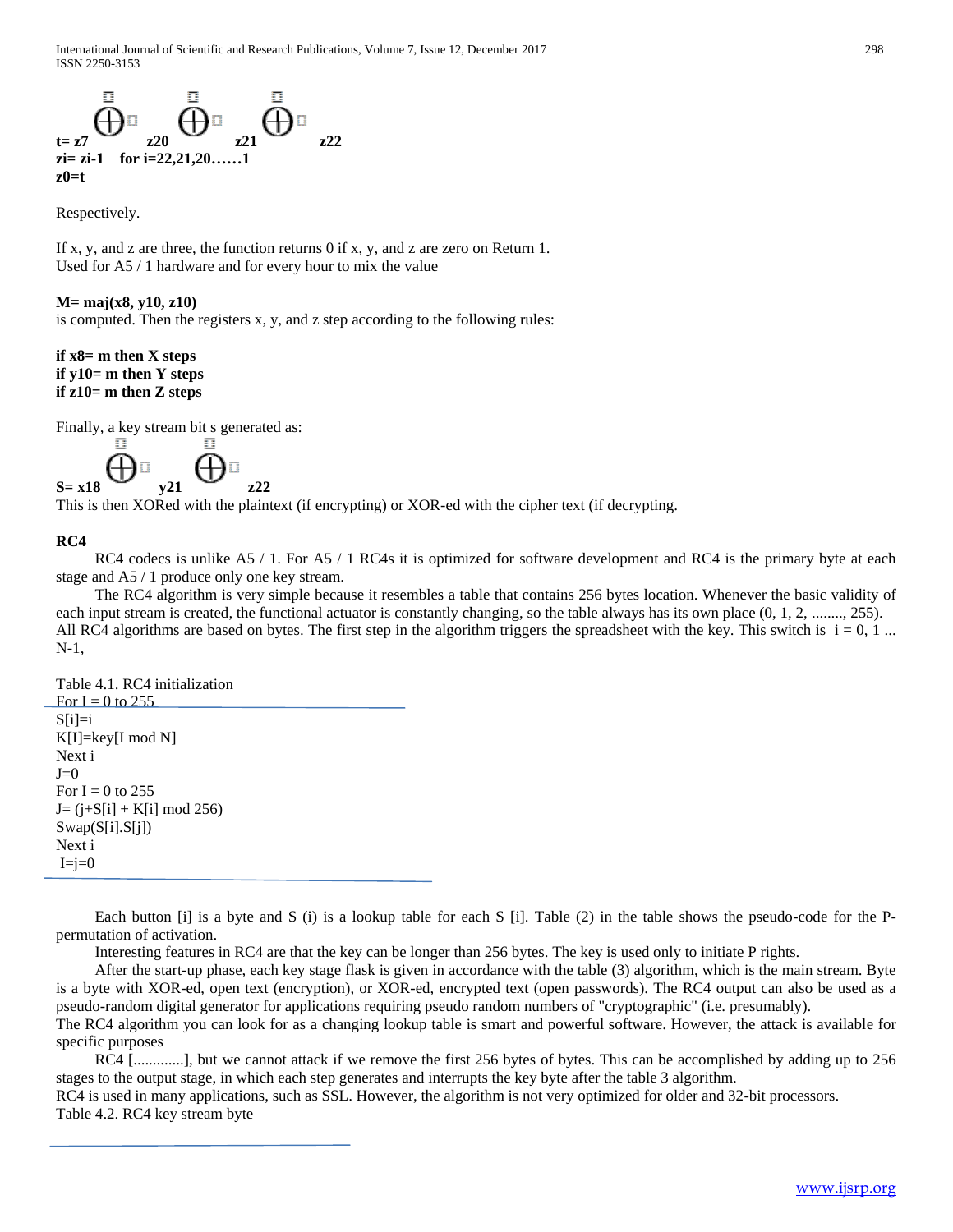## **Block Ciphers**

 Blocks encrypted blocks blocking plain text in solid format and creates encrypted text in a solid size. The encrypted text is separated from the text. Repeat an F-type F functions.

 Function F, which is dependent on the K and K buttons of the previous type, is referred to as round operations because it is used in each type, not in its forms.

 Blocked items are security and efficiency. Developing secure passwords or powerful algorithms is not a challenging task, but it is surprising to design very secure and encrypted passwords.

## **Feistel Cypher**

Feistel encoders are, in principle, general password design, but no special passwords, but Feistel passwords for block passwords. The Feistel P text is divided into the left and right pieces.

 $P = (LO, RO)$ ,

And for each round  $i = 1, 2, \dots$  n new left and right halves are computed according to the rule

$$
\mathbf{E} = \mathbf{R} \mathbf{i}^{-1} \mathbf{B}
$$
\n
$$
\mathbf{R} \mathbf{I} = \mathbf{L} \mathbf{i}^{-1} \mathbf{B}
$$
\n
$$
\mathbf{R} \mathbf{I} = \mathbf{L} \mathbf{i}^{-1} \mathbf{B}
$$
\n
$$
\mathbf{R} \mathbf{I} = \mathbf{L} \mathbf{i}^{-1} \mathbf{B}
$$
\n
$$
\mathbf{I} \mathbf{R} \mathbf{I} = \mathbf{L} \mathbf{i}^{-1} \mathbf{A}
$$
\n
$$
\mathbf{I} \mathbf{R} \mathbf{I} = \mathbf{L} \mathbf{i}^{-1} \mathbf{A}
$$
\n
$$
\mathbf{I} \mathbf{R} \mathbf{I} = \mathbf{L} \mathbf{i}^{-1} \mathbf{A}
$$
\n
$$
\mathbf{I} \mathbf{R} \mathbf{I} = \mathbf{L} \mathbf{i}^{-1} \mathbf{A}
$$
\n
$$
\mathbf{I} \mathbf{R} \mathbf{I} = \mathbf{L} \mathbf{i}^{-1} \mathbf{A}
$$
\n
$$
\mathbf{I} \mathbf{R} \mathbf{I} = \mathbf{L} \mathbf{i}^{-1} \mathbf{A}
$$
\n
$$
\mathbf{I} \mathbf{R} \mathbf{I} = \mathbf{L} \mathbf{i}^{-1} \mathbf{A}
$$
\n
$$
\mathbf{I} \mathbf{R} \mathbf{I} = \mathbf{L} \mathbf{i}^{-1} \mathbf{A}
$$
\n
$$
\mathbf{I} \mathbf{R} \mathbf{I} = \mathbf{L} \mathbf{i}^{-1} \mathbf{A}
$$
\n
$$
\mathbf{I} \mathbf{R} \mathbf{I} = \mathbf{L} \mathbf{i}^{-1} \mathbf{A}
$$
\n
$$
\mathbf{I} \mathbf{R} \mathbf{I} = \mathbf{L} \mathbf{i}^{-1} \mathbf{A}
$$
\n
$$
\mathbf{I} \mathbf{R} \mathbf{I} = \mathbf{L} \mathbf{i}^{-1} \mathbf{A}
$$
\n
$$
\mathbf{I} \mathbf{R} \mathbf{I} = \mathbf{L} \mathbf{i}^{-1} \mathbf{A
$$

 That is the sub key for the round. The sub key is derived from the K key according to the keypad algorithm. Finally, C is the final outcome.

 $C = (Ln. Rn)$ .

Feistline encryption is a barber that is, we have the password to decompile whatever F function. We resolve the equations 1 and 2 for R-1 and Li-1 and return the process

$$
Ri-1 = Li
$$

 $Li-I = Ri$   $F (Ri-1, Ki)$ 

And the final results is the original plaintext  $P = (LO, RO)$ .

 All circular functions work in Feistel encryption if F's output is the correct number of bits. In particular, function F must not be altered. For example, for all Ri-1 and Ki F (Ri-1 Ki) = 0, we have "encoding" and "password" with this F but encrypted is not really safe. The advantage of Feistel encryption is that all security equations suspect circular activity. Thus, the analysis can focus on F.

#### **DES**

 DES, the Data Encryption Standard was developed in the 1970's. The design is based on the Feistel code developed by IBM, based on the Focus Codes. DES is simply a simple block identifier.

 By mid-1970s, the US government became clear that secure encryption was justified by the commercial need. Volume and sensitivity over time and digital data, the computer revolution grew rapidly. The National Secret Security Agency or NSA Secret Agent did not want to contact DES, but ultimately accepted the study and dissemination of Lucifer models. All of this was secretly made and the data became popular later. Most suspected that the NSA had set a "tailgate" for DES, so it could simply interfere with the password. Of course, the NSA's SIGINT operation and the general lack of trust in the government have raised such fears. But for 30 years, it has not been opened to the back door for intense cryptanalysis. However, these doubts started with DNA itself.

 Lucifer was finally des, but not the least, and some of them were not so subtle. The biggest change is that the key length is reduced from 128 to 64 bits. However, eight 64-bit bits were thrown, so the actual key length is only 56 bits.

As a result of these modifications, the expected work required for a brute force exhaustive key search was reduced from  $2^{12\pi}$ to  $2^{55}$  - By this measure, DES is  $2^{72}$  times easier to break than Lucifer!

 The obvious, suspicious thing is that the NSA has been involved in this case. However, subsequent cryptanalysis of the DES algorithm detected shocks that required less effort than tests  $2^{55}$ . As a result, DES may have about 56 key keys because it may be a longer key.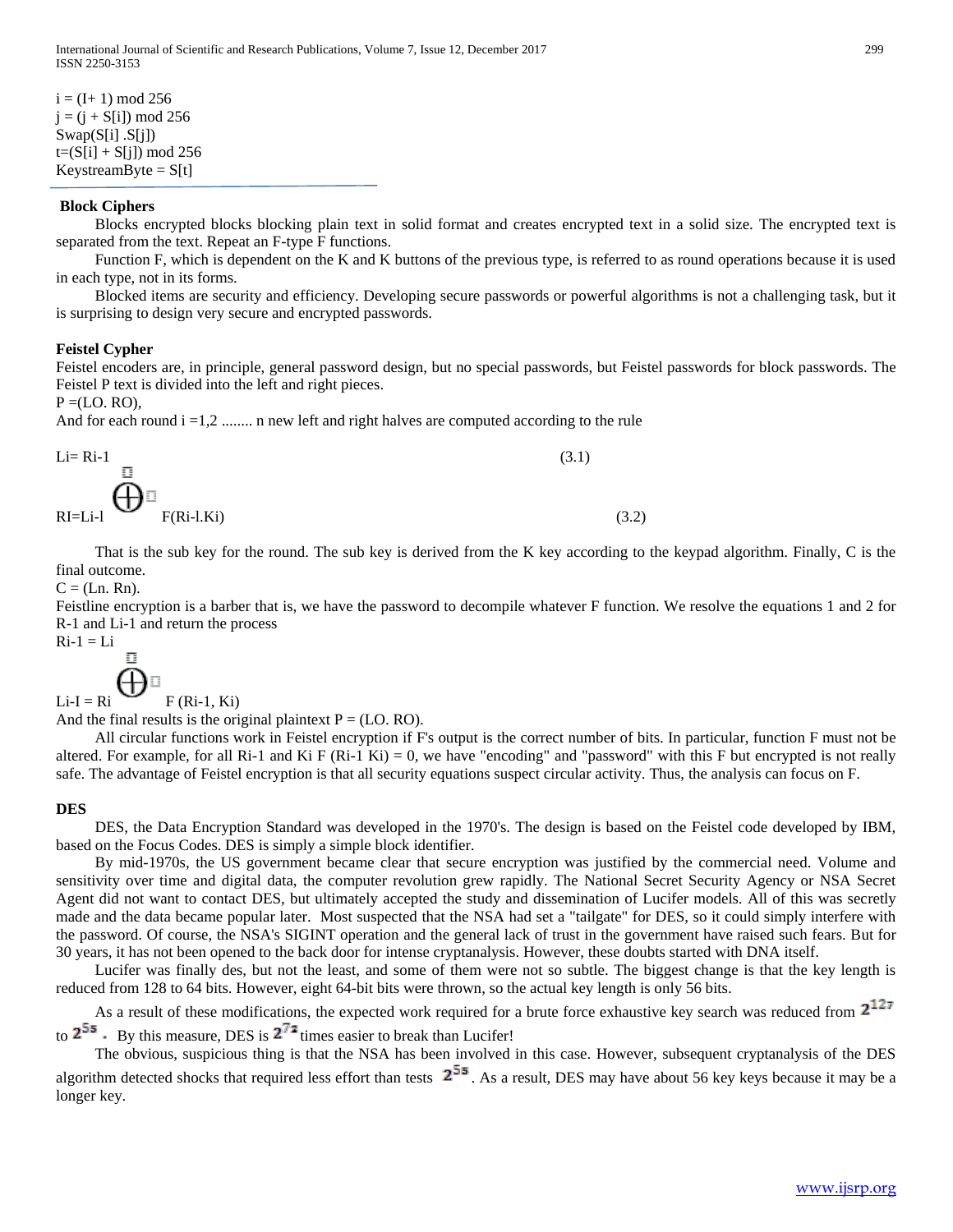Subtle modifications to Lucifer include change boxes or S-boxes. In particular, these changes led to a suspect in the back room. But time goes by, it seems clear that many years later the changes to the S boxes enhanced the algorithm by protecting unknown cryptanalyses.

In summary,

- **EX 16 different Feistel passwords;**
- $\triangleright$  DES has a 64-bit block length;
- $\triangleright$  DES uses a 56-bit key; Each DES-type contains a 48-bit sub key, and each sub key consists of a 48-bit 56-bit key.

# IV. HASH FUNCTION

 The spreading function (used in data structures and algorithms) takes lines from arbitrary lengths and shortens them into shorter rows. In data structures, these shortcuts can be used as an index in the table: hash function is too short. Fourthly, the hash function requires fewer contradictions (as in every table, only a few elements run out).

The cryptographic spreading function h (x) should provide:

- Packaging: any input x size, output length = h (x) is very small. In practice, the cryptographic spread function generates fixed size costs regardless of the feed length.
- Function: All inputs x, h (x) should be easy to calculate. When calculating H (x), the computational motion increases with x length, but not too fast.
- $\triangleright$  Unidirectional: x (x) = The value of y cannot be calculated taking into account any y value. Another way to say this is to overestimate the difficulty.
- Weak Impact Resistance: For x and h (x) it is difficult to find y-x such as y (x) = h (x).
- $\triangleright$  Greater crash resistance: It is difficult to find x and y xi-y and x (x) = h (y).

 Output fields should be present because the input field is larger than the free space. For example, suppose that the spread function generates a 128-bit output. If the value of this estimate reaches any output, all access values are up to about 150 gigabytes on average, over  $2^{22}$  or over 4,000,000. And copy 150-bit entries. Collision prevention features require that all of these conflicts (with

all others) are difficult to find. Importantly, there are cryptographic hash functions. Hash functions are very useful for security purposes. The important use of Hash is to calculate a digital signature. If Alice uses a "special" key for coding, that is, he calculates  $S = [M]$  Alis. If Alice M and Sni send it to Bob then Normal  $M = \{S\}$  can confirm the signatures by confirming Alice. However, if M is larger, [M] Alice pays an estimate that is not the bandwidth used to send the same size M and C.

 Assume that Alice has a cryptographic spread function. M (M) file can be considered "fingerprint". This is less than H (M) Mbit. M. If M is different from one or more "min", it can be assumed that about half of h  $(M)$  and h  $(M')$  can be expected. Alice  $S =$ [h (M)] under signing you can login and send Bob M and S. (M) = {SJ Alice.

What are the benefits of a signature (M) instead of M? For example, expensive private view features should only apply to small fingerprints (M) instead of the entire file. Greater M and more efficient h (M) the funds are so large. Additionally, when you send multiple attachments to Alice, the bandwidth is stored.

# **Non-Cryptographic Hashes**

 To understand a specific cryptographic hash function, first consider a few simple non-cryptographic hashes. Suppose the input data is

# **X = (XO, Xl, X2 .... , Xn-1)**

where each Xi is a byte. We can define a hash function  $h(X)$  by

# $h(X) = (XO + XI + X2 + \cdots + Xn-1) \text{ mod } 256.$

 This, of course, impresses as the input of any size is compressed into 8 bits. But this would not be safe, because if we mix directly with  $2x4 = 16$ . For example

# **h(10101010,0000,1111) = h(0000,1111,10101010) = 10111001.**

 The length of the hash is not very short, but has many algebraic structures. As an example of a non-cryptographic hash, look at the following. Again, data is written as bytes

# **X = (X0, XI, X2 ... Xn-1).**

Here, we'll define the hash  $h(x)$  as

# $h(X) = nX0 + (n-1) X1 + (n-2)X2 + \dots + 2Xn-2 + Xn-1 \text{ mod } 256.$

Is this hash secure? At least it gives different results when two bytes are swapped, for example, h(0000001,00001111)  $\neq$  $h(00000000,00010001) = 00010001$ .

Although this is not a trusted cryptographic hash, it is used successfully in a non-cryptographic program [...].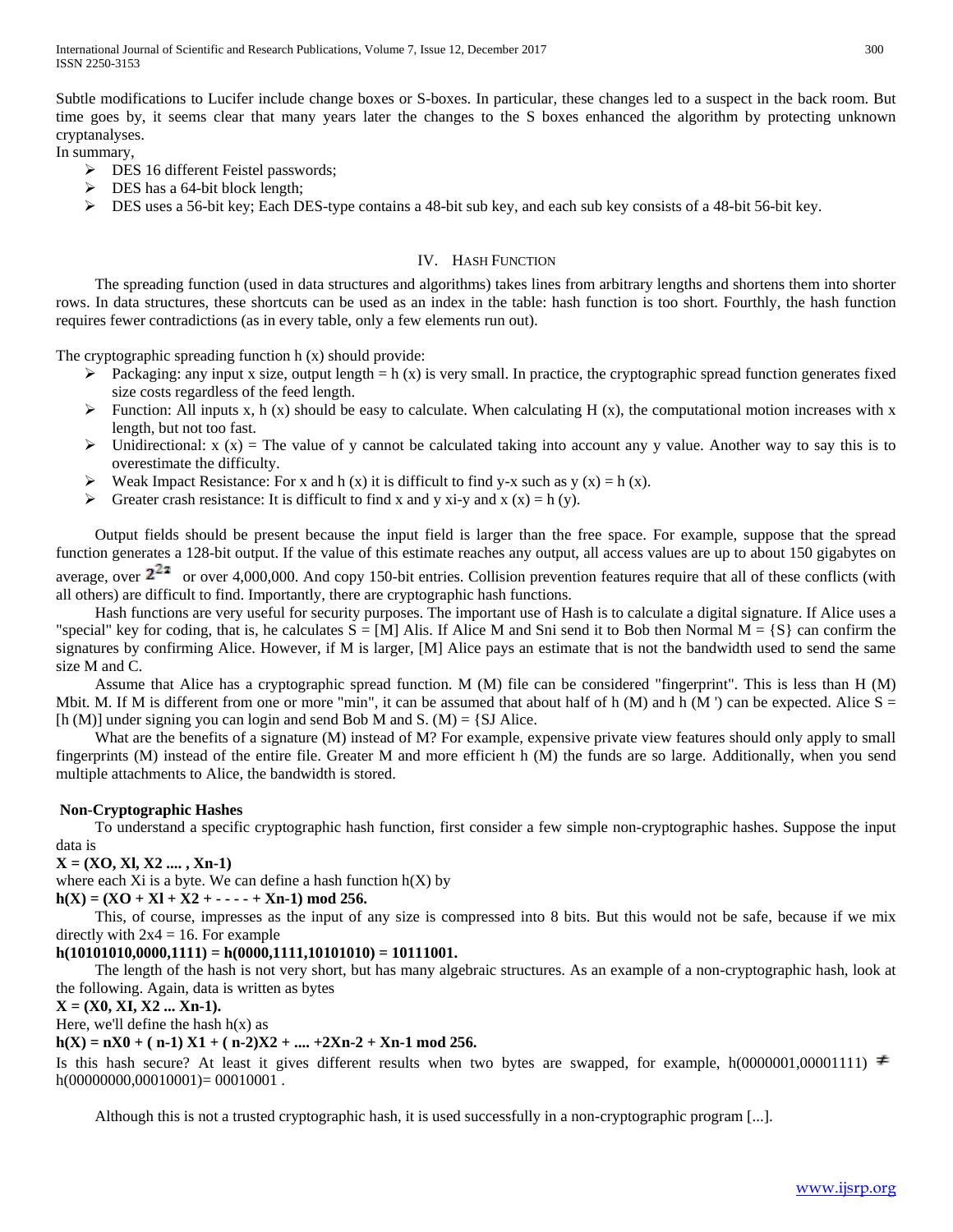One of the common methods for non-cryptographic "hash" is a cyclical surveillance or CRC [...]. These calculations are basically a long time interval and the remainder is CRC. The default long term division is used to substitute the difference XR value.

 By choosing this distributor, it's easy to find clashes and actually make collisions easier with any CRC system [...]. CRCs are sometimes used in applications that require cryptographic integrity (incorrect). For example, WEP [.....] uses cryptographic compositions to match the more consistent CRC checksum. CRC and its equalization methods are intended solely to detect transmission errors - not to disclose information unintentionally.

- $\triangleright$  Efficiency problems. The spreading function can be calculated by applying a single input to the input, while retaining certain data. It is also very powerful for large files.
- Applies to Hash functions. Today MD5 and SHA-1 are the most resilient for hash functions. Its capacity is 160 bits.

#### V. POPULAR USES OF COLLISION-RESISTANT HASH FUNCTIONS

 In practice, the password used to log on is required. If this file is stolen, all user passwords should be opened. In Unix, this problem solves the password only with the required passwords. That is, any input included on the desktop (usher h (pwdi)) with the lock-resistant hash function.

 The structure of this structure, as we have seen, is a one-way approach to the conflict of the clash traditions. Therefore, getting a password file does not specify the passwords needed to log in. (Remember that Hw (pwdi) information does not help access the server, because the host waits for host pwdi and h (pwdi).)

## VI. CONCLUSION

 Our system generates enough keys; It can generate different keys for different applications; Supports withdrawal; Its security document is based on extensive research in software development and in statistical discussions under subordinates; And we have shown that it is less than half of the wrong diagnosis.

 An advanced sophisticated system with two subsystems and a biometric separation system has been created to authenticate and create keys. The purpose of the first subsystem is to identify people based on biometric data. The validation of the service recognition system is carried out. The execution is controlled by parameter FRR (false encryption) and parameter difference (incorrect). The results are as follows:  $FRR = 0.37$  and  $Far = 0\%$ . Selected parts by IRSA-iris segmentation did not produce good results.

 The second subsystem is responsible for developing a cryptographic key creation system. The maximum length of the key is 150 bits for the smallest FRRs and FARs. Performance and individual systems are certified with parameters FRA and LP. The results are as follows: FRR  $= 1.35$  and Far  $= 0\%$ .

 Authentication and key systems have competed with Daugmans biometric key generations. In the "Biometric Effective Crypton" combination, the authors note that the key length of  $FRR = 0.47$  and  $FAR = 0$  is 140 bits.

#### VII. FURTHER WORK

 The main idea for future business is to develop systems that use biometric errors to create key PKI keys. He has thoroughly studied IBM's information acquisition methods and public key production mechanisms. Photos are in RGB format. Thus, in view of the large amount of data, the length of the normal PKI key is large. The results confirm the validity of the proposed solutions.

Another idea for the future is to develop a multimedia content protection system for biometric data using cryptographic protection. Using biometric information such as a key may prevent access to unauthorized use of copyrighted material. A combination of symmetrical and asymmetrical keys used for this purpose. The proposed method can fill the system to create a water cylinder.

The latest offer for the next job is the development of a digital content management system, DRM - Digital Rights Management. System-based and identification methods that incorporate DRM are based on iris biometric data systems. The victims of the system distinguish between protection and individuality. The purpose of the system is to separate customers from illegal users, so only authorized customers have access to digital content.

#### **REFERENCES**

- [1] R. Wildes. Iris recognition: an emerging biometric technology. Proceedings of the IEEE, Vol. 85, No. 9, 1997.
- [2] Adnan Awad , research methodology , Jordan ,ubited Arab company for publishing , 2008 , Abdulhamid Basiony , protection from internet dangers, dar al-kutub for oublishing and distibution , 2003 .
- [3] Andrew S Tanenbaum. "Distributed Systems Principles and Paradigms" . Prentice Hall, 2002.
- [4] Andrew S Tanenbaum.(2003) "Computer Networks" . Prentice Hall, 4th edition edition.
- [5] Apama Vattikonda and Ranjit Kumar Gampa.(2002. "Intrusion Detection In Wireless Networks,term paper.
- [6] Arabic club for information . modern information systems , demascus ,national information center printing house , 2000.
- [7] Aree Karim , managment of information systems in organizations , faculty of economic sand social sciences , Agad university , Norway , 2007 .
- [8] Auer P. & Warmuth M, (1998). "Tracking the Best Disjunction. Machine Learning" 32:127-150.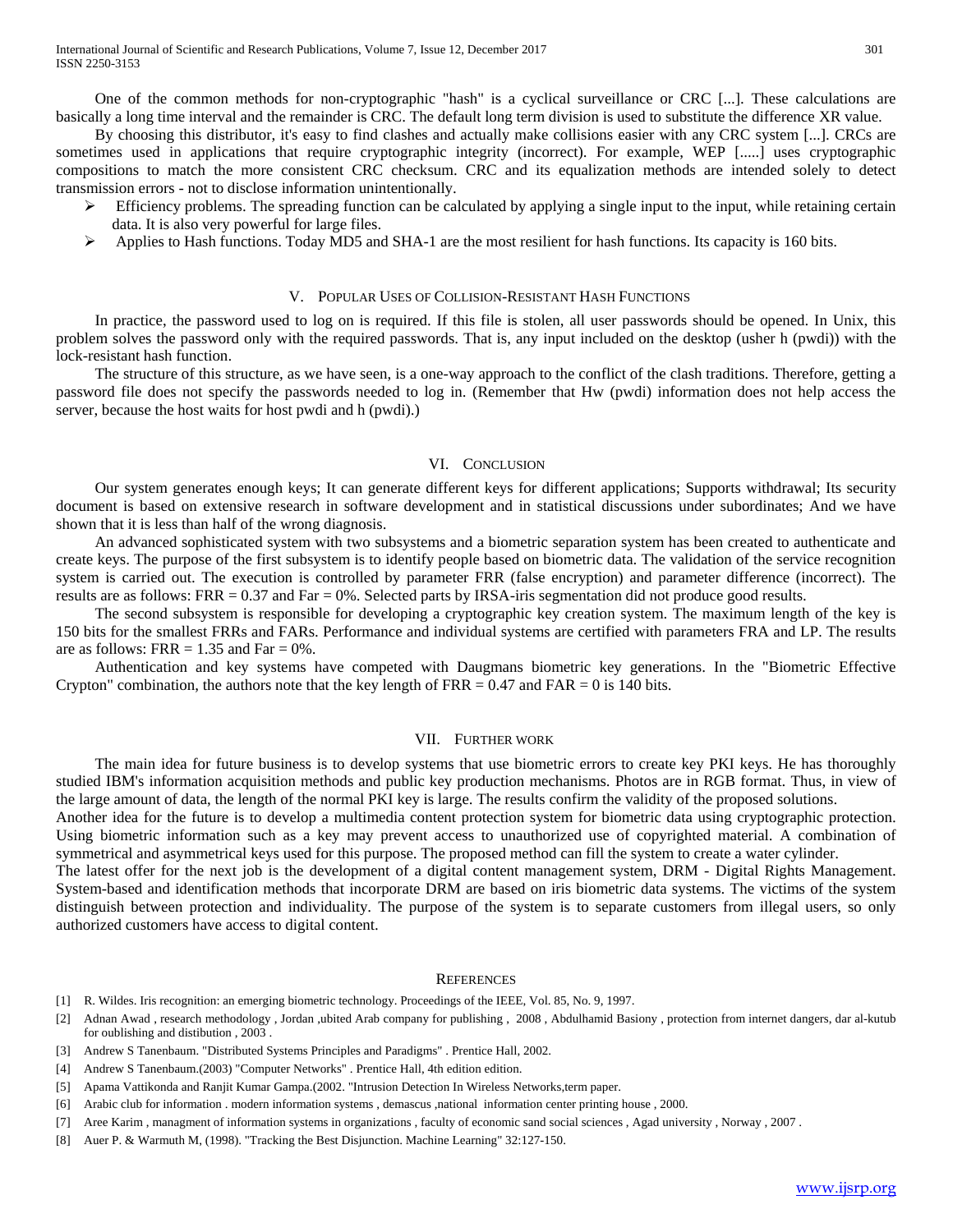- [9] Base, Rebecca "Intrusion Detection Systems". Washington, DC: National Institute of Standards and Technology.
- [10] Begzo Balka Guru ,security of information systems , readiness and auditor (case study ) ethiopian ngos 2011 .
- [11] Buhan, J. Doumen, P. Hartel, and R. Veldhuis, (2007) "Fuzzy extractors for cominuous distributions," in Proceedings of the 2nd ACM Symposium on Information, Computer and Communications Security (ASIACCS '07), pp. 353-355, Singapore.
- [12] Cannady, J.,(1998), "Artificial Neural Networks for Misuse Detection," Proceedings, National Information Systems Security Conference (NISSC'98), October, Arlington,
- [13] Cavoukian and A. Stoianov, (2007) "Biometric encryption: a positive-sum technology that achieves strong authentication, security and privacy".
- [14] CERT Advisory CA-1998-01 "Smurf IP Denial-of-Service Attacks".
- [15] CERT the U.S. Patent and Trademark Office
- [16] Charlie Scott, Paul Wolfe, and Bert Hayes,. Snort for dummies, page 27. Wiley Publishing, Inc., Indianapolis, India (2004).
- [17] CRESCENZO, G. D., GHOSH, A., AND TALPADE, R. Towards a theory of intrusion detection. In 10th European Symposium on Research in Computer Security ESORICS (2005), pp. 267-286.
- [18] DENNING D. E. "An intrusion-detection model". IEEE Transactions on Software Engineering, Special issue on computer security and privacy vol. 13- 2, pp 222- 232, (Feb. 1987),.
- [19] Denning, Dorothy. (February, 1987). "An Intrusion-Detection Model". IEEE Transactions on Software Engineering, Vol. SE-13, No. 2.
- [20] Dittrich, Dave. "NANOG ISPSec Meeting/DDoS BoF". 7 February, 2000.
- [21] E. Wolff. Anatomy of the Eye and Orbit. 7th edition. H.K. Lewis & Co. LTD, 1976.
- [22] Endorf C. F., Schultz E., Mellander J 9. (2005). "Intrusion Detection & Prevention",page,56,163.
- [23] Endorf C. F., Schultz E., Mellander J, "Intrusion Detection & Prevention", page 69-70, (2005).
- [24] Endorf C. F., Schultz E., Mellander J. "Intrusion Detection & Prevention", page,, 52. 2005.
- [25] Endorf C. F., Schultz E., Mellander J. "Intrusion Detection & Prevention", page,, 60-63 2005.
- [26] ESKIN, E., ARNOLD, A., PRERAU, M., PORTNOY, L., AND STOLFO, S. "A geometric Frame work for unsupervised anomaly detection: Detecting intrusions in unlabeled data. In Applications of Data Mining in Computer Security" (2002).
- [27] F. Hao and C.W. Chan, "Private Key Generation from On-Line Handwritten Signatures," Information Management & Computer Security, vol. 10, no. 2, pp.159- 164, 2002.
- [28] F. Monrose, M.K. Reiter, and R. Wetzel, "Password Hardening Based on Keystroke Dynamics," Proc. Sixth A CM Conj Computer and Comm. Security (CCCS), 1999.
- [29] F. Monrose, M.K. Reiter, Q. Li, and S. Wetzel, "Cryptographic Key Generation from Voice," Proc. 2001 IEEE Symp. Security and Privacy, May 2001.
- [30] F.Hao, R.Anderson, J.Daugman, ,,Combining Crypto with Biometrics Effectively", IEEE Transactions on Computers, Vol.55, No.9, September 2006.
- [31] GHOSH, A. K., AND SCHWARTZBARD, A. "A study in using neural networks for anomaly and misuse detection", In Proceedings of the 8th conference on USENIX Security Symposium Volume 8 (1999), SSYM'99, pp. 12-12.
- [32] GUYON, I., GUNN, S., NIKRAVESH, M., AND ZADEH, L."Feature Extraction: Foundations and Applications" (Studies in Fuzziness and Soft Computing). Springer-Verlag New York, Inc., Secaucus, NJ, USA, (2006).
- [33] H Venter and J Eloff. (2003). "A taxonomy for information security technologies". Computers and Security, 22(4):299-307.
- [34] http:/ /www.academia.edu/l 959721/IJER[A www.ijera.com.](http://www.ijera.com/)
- [35] Hui Zhu; Bo Huang; Tanabe, Y.; Baba,T."Innovative Computing Information and Control", 2008.ICICIC apos; 08. 3rd International Conference on Volume,Issue,18-20 June2008,pp 509-509. [54] Iftikhar Ahmad, Sarni Ullah Swati, Sajjad Mohsin. "Intrusion Detection Mechanism by Resilient. Back Propagation (RPROP)" European Journal of scientific research,Volumel 7, No.4 2007,pp 523-530.
- [36] Information Security Principles and Practice. Mark Stamp San Jose State University Published by John Wiley & Sons, Inc., Hoboken, New Jersey.
- [37] J. Daugman. Biometric personal identification system based on iris analysis. United States Patent, Patent Number: 5,291,560, 1994.
- [38] Jack koziol. "Intrusion Detection with Snort", Sams Publishing, 800 East 96th Street,Indian 2003.
- [39] Jack Koziol.(2003). "Intrusion Detection with Snort, Sams Dublishing, 800 East 96th Street, Indianapolis, Indiana 46240. Juels and M. Sudan, (2002) "A fuzzy vault scheme," in Proceedings of the IEEE International Symposium on Information Theory, p. 408, Piscataway, NJ, USA. Juels and M. Wattenberg, (1999) "A fuzzy commitment scheme," in Proceedings<sup>[1]</sup>-- 6th ACM Conference on Computer and Communications Security (ACM CCS '99), pp. 2 -36. Singapore
- [40] Julie Greensmith and Uwe Aickelin. "Firewalls, Intrusion Detection Systems and Anti-Virus Scanners", Computer Science Technical Report,UK, 2005.
- [41] Kerckhoffs' law, at http://en.wikipedia.org/wiki/kerckhoffs' law
- [42] Kerckhoffs, La cryptographie rnilitaire, Journal des Sciences Militaires, vol. IX, pp. 5-83, January 1883, pp. 161-191, February 1883.
- [43] L. A. Gordon, M. P. Loeb, W. Lucyshyn, and R. Richardson.(2004) CSI/FBI "Computer Crime And Security Survey," Computer Security Institute.
- [44] LEE, W., AND STOLFO, S. J. A "framework for constructing features and models for intrusion detection systems". ACM Transactions on Information and System Security (TISSEC) 3, 4 (2000),pp 227-261.
- [45] LEE, W., STOLFO, S. J., AND MOK, K. W. "A data mining framework for building intrusion detection models". IEEE Symposium on Security and Privacy O (1999), 0120.
- [46] LIPPMANN, R. P., GRAF, I., WYSCHOGROD, D., WEBSTER, S. E., WEBER, D. J., and Gorton, S. The 1998 DARPA/AFRL Off-Line Intrusion Detection Evaluation. In In First International Workshop on Recent Advances in Intrusion Detection (RAID) Belgium.
- [47] LUNT, T. F., and JAGANNATHAN. "A prototype real-time intrusion-detection expert System", In Proceedings of the 1988 IEEE conference on Security and privacy (1988), SP'88, pp 59-66.
- [48] MITCHELL,T.M."Machine learning". McGraw Hill senes in computer science, McGraw-Hill,(1997).
- [49] Mohamed Abdulhalim Saber managments of information systems, t1 , 2007, Alexandria. Dar al-Fikr, page 28 ,30 .
- [50] Mohamed Dabas Elhamid and dr. Marco Ibrahim Nino, protection of information systems, Amman , Hamed library for publishing and distribution, 2007 , t1- page 34 .
- [51] Najm Abdullah Alhamid (and others ) .Managment information contemporary entrance , Amman , Dar Wael, 2005- page11.12.35.
- [52] National Security Agency, at<http://en.wikipedia.org/wiki/NSA>